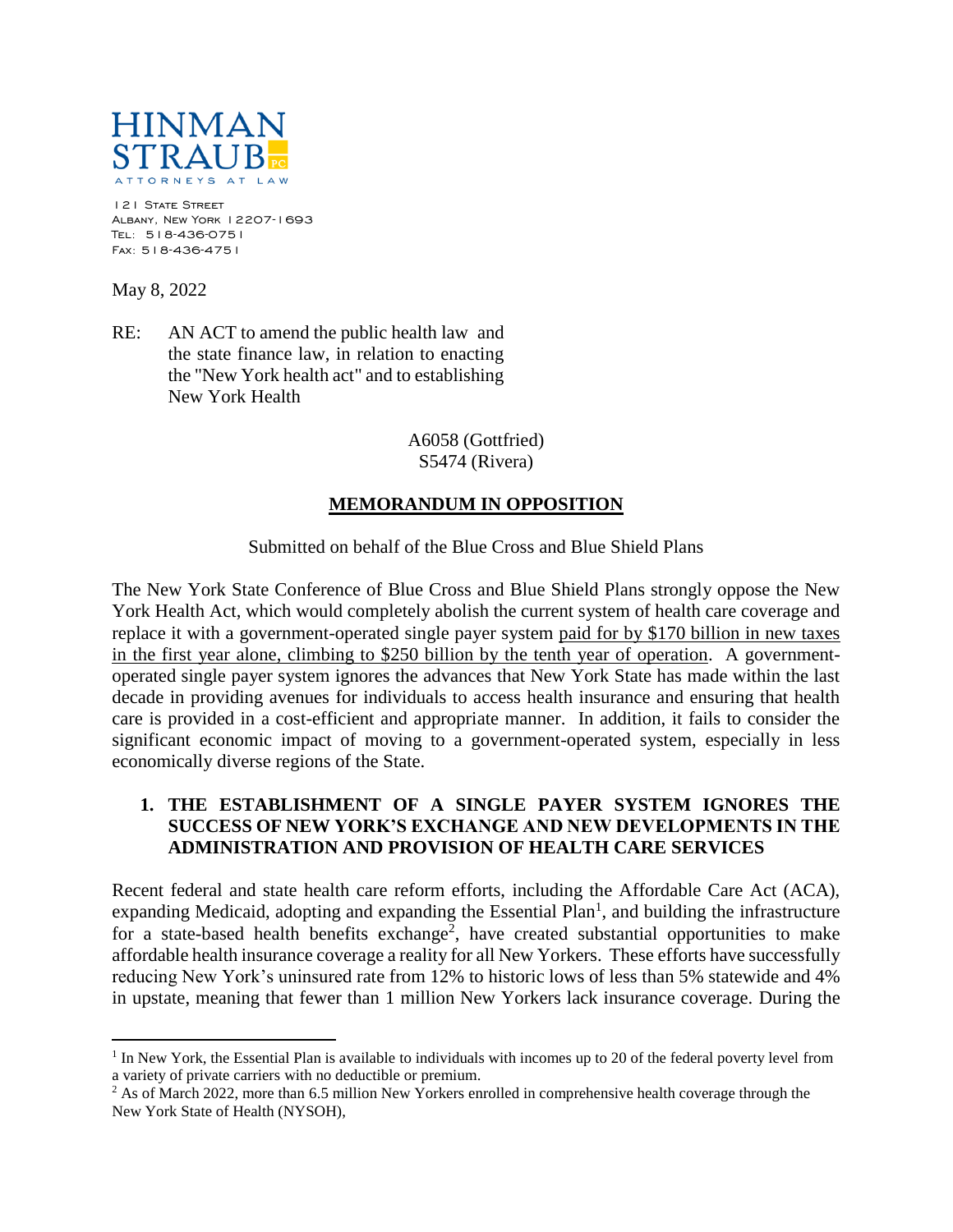COVID-19 pandemic, the state's solid public-private partnership for providing health insurance served as a strong safety net for New Yorkers and actually resulted in a decrease in the state's uninsured rate. Focusing on securing low or no cost coverage for the remaining population is easily achievable by the State. The dramatic change to the healthcare delivery and financing system contemplated by the New York Health Plan needs to be more compelling.

Almost one-third of the uninsured in New York are eligible for free coverage through Medicaid or the Essential Health Plan Improved outreach and education could enroll these currently eligible persons into low or no-cost health insurance.

When individuals currently eligible for New York's Medicaid program and Essential Plan are accounted for, New York's actual uninsured rate is closer to 2.5% or less than 500,000 New Yorkers. If we account solely for U.S. citizens in this context,<sup>3</sup> the uninsured rate is between 1 and 2%. Investment in this population would cost a fraction of what is needed to impose a single payer system on New York. New York recently expanded the Essential Health Plan to undocumented seniors and for postpartum women for one year after birth. Providing access to remaining ineligible undocumented immigrants aged 19-64 would ensure universal coverage. Current federal mandates under the Affordable Care Act requiring minimum health benefits mean that any coverage offered by New York would be meaningful coverage. Focusing on enrolling these individuals into available low or no cost coverage would drive the uninsured rate in many counties of the state, especially upstate counties, to close to zero.

## **2. THE SINGLE PAYER SYSTEM FAILS TO ADDRESS THE INCREASING COSTS FOR MEDICAL CARE, WHICH RESULT IN HIGHER PREMIUMS FOR HEALTH INSURANCE**

This Bill would contribute to, and do nothing to control what is the greatest health care threat we face, the staggering increases in health care costs. While health insurers may collect significant amounts in premiums, by law, at least 85% of such premiums go to pay for medical services. The majority of mandated spending goes to pay hospitals and pharmaceutical companies and device manufacturers for medical care. While the Bill firmly believes that significant savings may be achieved by removing the administrative expenses of multiple insurers, it fails to recognize that this is just one piece of the puzzle. Importantly, it fails to address the real key to controlling health care costs, which is price transparency and price regulation. In a *New York Times* examination of the price of medical care in the United States, the average price for standard procedures, such as colonoscopies and hip replacements, cost significantly more in the United States than other developed nations.<sup>4</sup>

In order to truly decrease, or even control, the amount of health care spending in New York State, any single payer system would also need to impose price regulation on medical services. While

 $\overline{a}$ <sup>3</sup> Noncitizens are a large portion of the total uninsured, constituting nearly forty percent of the overall uninsured population. Approximately one-quarter of noncitizens qualify for Medicaid, but for their immigration status. Depending on estimates of non-citizen FPL another one-third to one-half qualify for the Essential Health Plan.

<sup>4</sup> Data gathered by the International Federation of Health Plans show that an MRI costs, on average, \$1,121 in the

United States and \$363 in France. An appendectomy costs \$13,851 in the United States and \$4,782 in Switzerland. A birth by cesarean section costs \$3,676 in the United States and \$606 in Canada. A bottle of Nexium -- a common acid-reflux drug -- costs \$202 in the United States and \$32 in Britain.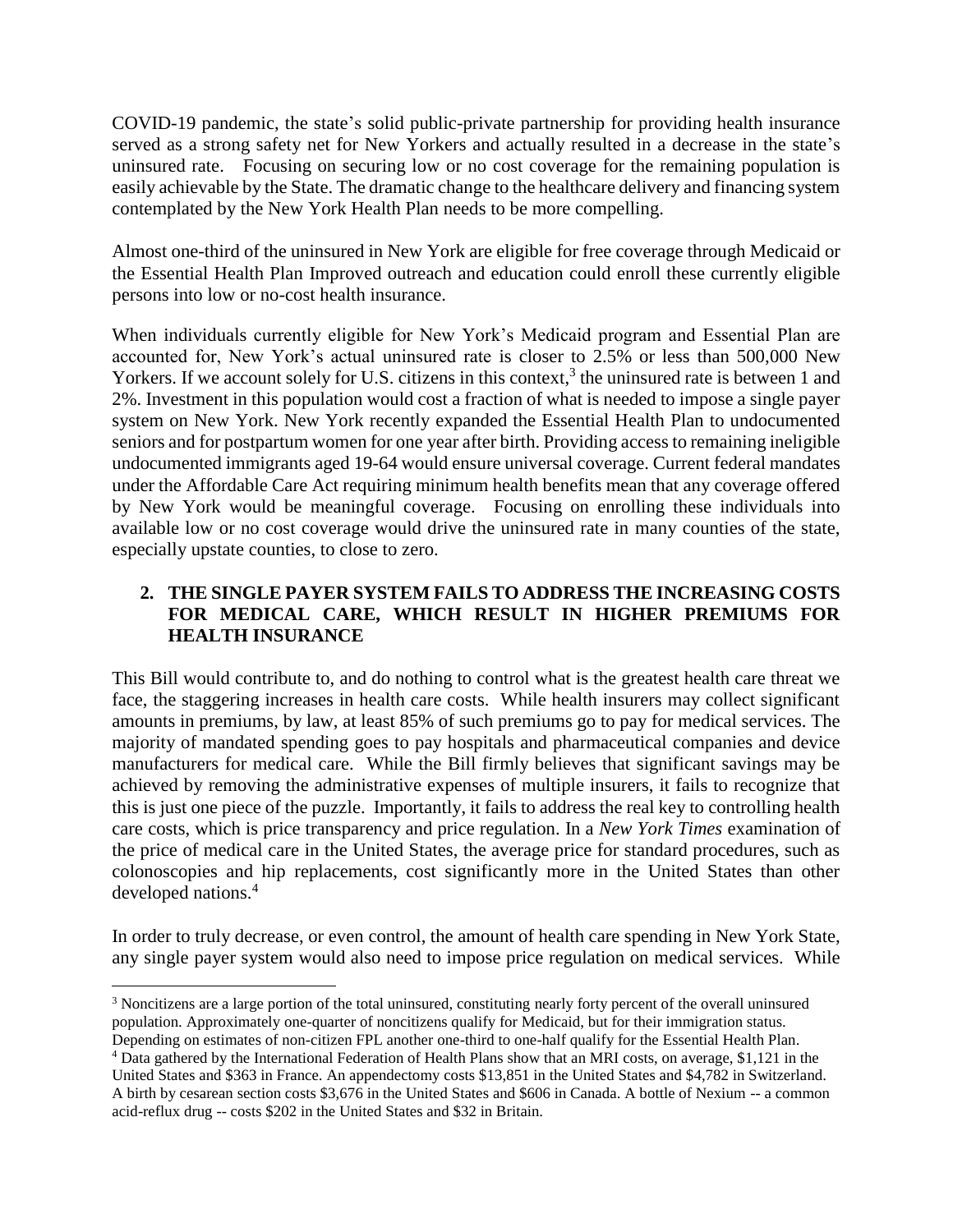this Bill proposes that the negotiating power of a single payer would control costs, it also would allow providers to collectively bargain as a single entity against the State. Granting providers immense negotiating leverage is the best way to ensure that prices do not fall, that reimbursement for services and devices remain high and that savings are not achieved. This Bill incorrectly diagnosis the causes of health care spending and offers the wrong prescription in controlling such costs.

#### **3. THE IMMEDIATE IMPACT OF THIS BILL WOULD BE A STATE-SPONSORED ELIMINATION OF JOBS FOR A SUBSTANTIAL PORTION OF NEW YORK RESIDENTS**

Perhaps the most immediate and damaging impact of this Bill would be the extreme economic impact on the residents of New York State by abolishing the current health insurance industry and replacing it with a government-operated system. A 2021 report prepared by Union College estimates New York would lose more than 160,000 jobs as a result of imposing a single payer system.<sup>5</sup> Even the economic analysis prepared in support of the bill, shows that, "[a]s many as half of the health care administrative workers and most of the health insurance workers will be displaced by the more efficient New York Plan, resulting in as many as 150,000 newly unemployed workers"<sup>6</sup> As New York continues to reel from the devastating impact of the COVID-19 pandemic, it is hard to believe that the State, through this legislation, is actually setting up a scenario where job losses will be extreme and wide-spread.

The legislation's supporting economic analysis report blissfully assumes that the job losses will be offset by new job creation. This fails to consider that the New York Health Plan will be largely funded by employer contributions, which means that the cost of health care remains a barrier for new business development. The sponsors of this legislation are betting that the New York economy can grow at a significant pace simply due to a change in the way health care is delivered, in numbers that are not even seen on a national level. The true result of this legislation is that a large number of New York residents, especially those in regions with less diverse economies, will lose jobs and have no opportunities in the industry that they have spent years gaining experience and knowledge.

# **4. THE IMPLEMENTATION OF A SINGLE PAYER SYSTEM WOULD REQUIRE HISTORIC TAX INCREASES THAT WOULD MORE THAN DOUBLE THE NEW YORK STATE BUDGET**

The 2018 RAND analysis of the previous versions of this bill- versions that were less expansive in coverage and required member cost sharing- found that the taxes necessary to support the New York Health Act were \$139 billion in the first year, climbing to \$210 billion by year ten.<sup>7</sup> This would cost New Yorkers a staggering \$2 trillion in additional taxes over a ten-year period. And there is abundant evidence that the RAND report drastically underestimates the amount of taxes necessary to support the program. For example, in its tax analysis, RAND did not include long-

 $\overline{a}$ 

<sup>5</sup>Davies, Lewis S.; Gao, Jia and Schmidt, Stephen J., The Economic Impact of the New York Health Act,, May 2021.

<sup>6</sup> Friedman, Gerald, *Economic Analysis of the New York Health Act*, March 2015.

<sup>7</sup> https://www.rand.org/pubs/research\_reports/RR2424.html pg x.